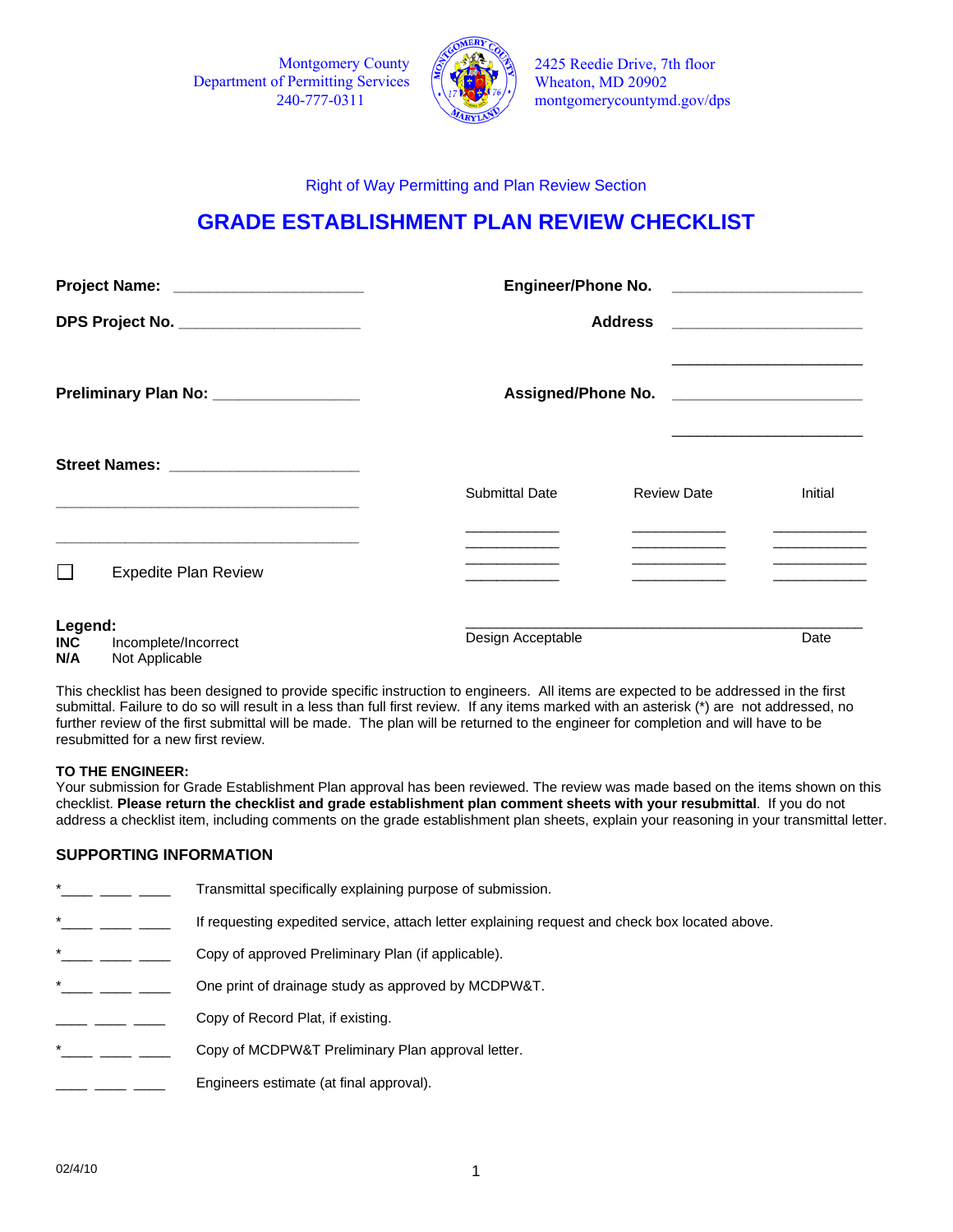# **GRADE ESTABLISHMENT PLAN REVIEW CHECKLIST**

## **PLAN VIEW - GENERAL**

|                    | North Arrow.                                                                           |
|--------------------|----------------------------------------------------------------------------------------|
| $\star$            | Scale: $1" = 50'.$                                                                     |
|                    | Classification of Roads.                                                               |
|                    | Lot and Block numbers.                                                                 |
|                    | Drainage arrows in blocks and at intersections.                                        |
|                    | One street per sheet, except short cul-de-sacs (maximum of two cul-de-sacs per sheet). |
|                    | 100' stations along centerline.                                                        |
|                    | Intersections.                                                                         |
|                    | Critical points on centerline (ie. PC & PT of horizontal curves).                      |
|                    | PC & PT of fillets at intersections.                                                   |
| <b>TITLE BLOCK</b> |                                                                                        |
| $^\star$           | Name, address and phone number of engineering firm.                                    |
| *                  | Name of street.                                                                        |

- $*$ <sub>\_\_\_\_</sub> \_\_\_\_\_ \_\_\_\_\_ Subdivision name.
	- \_ \_\_\_ \_\_\_ Number of sheets (if more than one).
- $\overline{\phantom{a}}$  \_\_\_\_  $\overline{\phantom{a}}$  Date prepared.

### **PLANS – EXISTING FEATURES**

- $\Box$  \_\_\_\_ \_\_\_ Right of way width for all previously dedicated streets and roads including intersecting streets.
- \_ \_\_\_ \_\_\_ Width of intersecting streets.
- <sup>1</sup> \_\_\_\_ \_\_\_ Type, size and elevations of drainage structures including road side ditches and outfall ditches.
- \_\_ \_\_\_\_ \_\_\_\_ Drainage rights of way.
- $\frac{1}{1}$   $\frac{1}{1}$   $\frac{1}{1}$  Permanent structures buildings and utilities.
	- $\frac{1}{2}$   $\frac{1}{2}$   $\frac{1}{2}$  Type and width of existing paving.
- $\frac{1}{2}$   $\frac{1}{2}$   $\frac{1}{2}$  Type and width of existing sidewalk.
	- \_ \_\_\_\_ \_\_\_ Type and width of existing curb.
	- \_\_\_\_\_ \_\_\_\_ Type and width of existing driveway.
- \_\_\_\_ \_\_\_\_ \_\_\_\_ All existing utilities.

# **PLANS – PROPOSED FEATURES**

- \_ \_\_\_ \_\_\_ Paving and right of way width.
- \_ \_\_\_\_ \_\_\_\_ Typical sections of roadway.
	- $\frac{1}{2}$   $\frac{1}{2}$   $\frac{1}{2}$  Curb and gutter.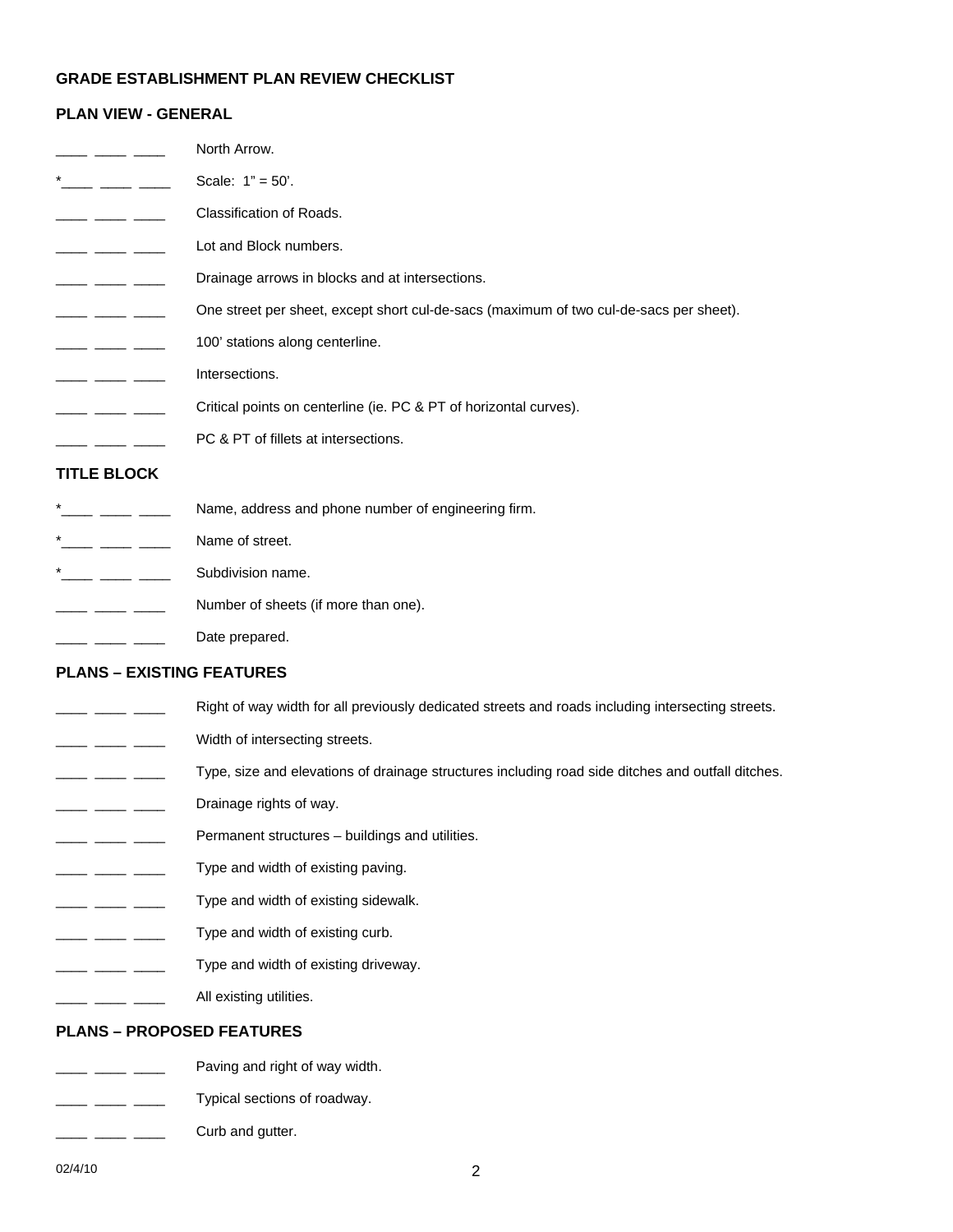# **GRADE ESTABLISHMENT PLAN REVIEW CHECKLIST**

| Ditch location with transitions as required.                                                                    |
|-----------------------------------------------------------------------------------------------------------------|
| Top of curb stations and elevations at intersections and cul-de-sacs.                                           |
| Top of curb stations and elevations at warped sections.                                                         |
| Limit of warped section (station) (cul-de-sac).                                                                 |
| Paving elevation ant warped section (cul-de-sac).                                                               |
| Drainage facilities.                                                                                            |
| Public Improvement and Public Utility Easements.                                                                |
| Drainage rights of way.                                                                                         |
| Pedestrian paths.                                                                                               |
| Typical path sections.                                                                                          |
| Capacity and velocity at discharge points.+                                                                     |
| Driveway culvert size for each lot where required.+                                                             |
| Spot elevations shall be shown at island, edge of paving and ditch line at quarter points and breaks in grade.+ |
| +applies to open section roads only.                                                                            |

# **PROFILE ITEMS**

| Scale: Horizontal $1" = 50'$ Vertical $1" = 5'$ .                                                                                                                           |
|-----------------------------------------------------------------------------------------------------------------------------------------------------------------------------|
| Legend clearly labeling all symbols utilized.                                                                                                                               |
| One street per sheet except for short cul-de-sacs.                                                                                                                          |
| Existing centerline profile.                                                                                                                                                |
| Building Restriction Line profiles. Note: existing centerline profile and building restriction line profiles are to be at<br>all breaks in grade with maximum 50' interval. |
| Spot elevations 30' back of B.R.L. at all breaks in grade with maximum 100' interval.                                                                                       |
| Elevations on property line at existing driveways.                                                                                                                          |
| Centerline elevations at intersections and connections with existing paving.                                                                                                |
| Elevations and MNCPPC File No. where connection or revision is made.                                                                                                        |
| Centerline profile for minimum of 500' beyond approval request limits.                                                                                                      |
| Centerline of existing intersecting road, minimum of 500' in each direction.                                                                                                |
| Rates of grade.                                                                                                                                                             |
| PVC, PVI and PVT stations and elevations shown, also POC and offset.                                                                                                        |
| Stations and elevations of high points and low points.                                                                                                                      |
| Profile elevations every 25 feet.                                                                                                                                           |
| Proper sight distance based on Montgomery County Road Code or AASHTO requirements.                                                                                          |